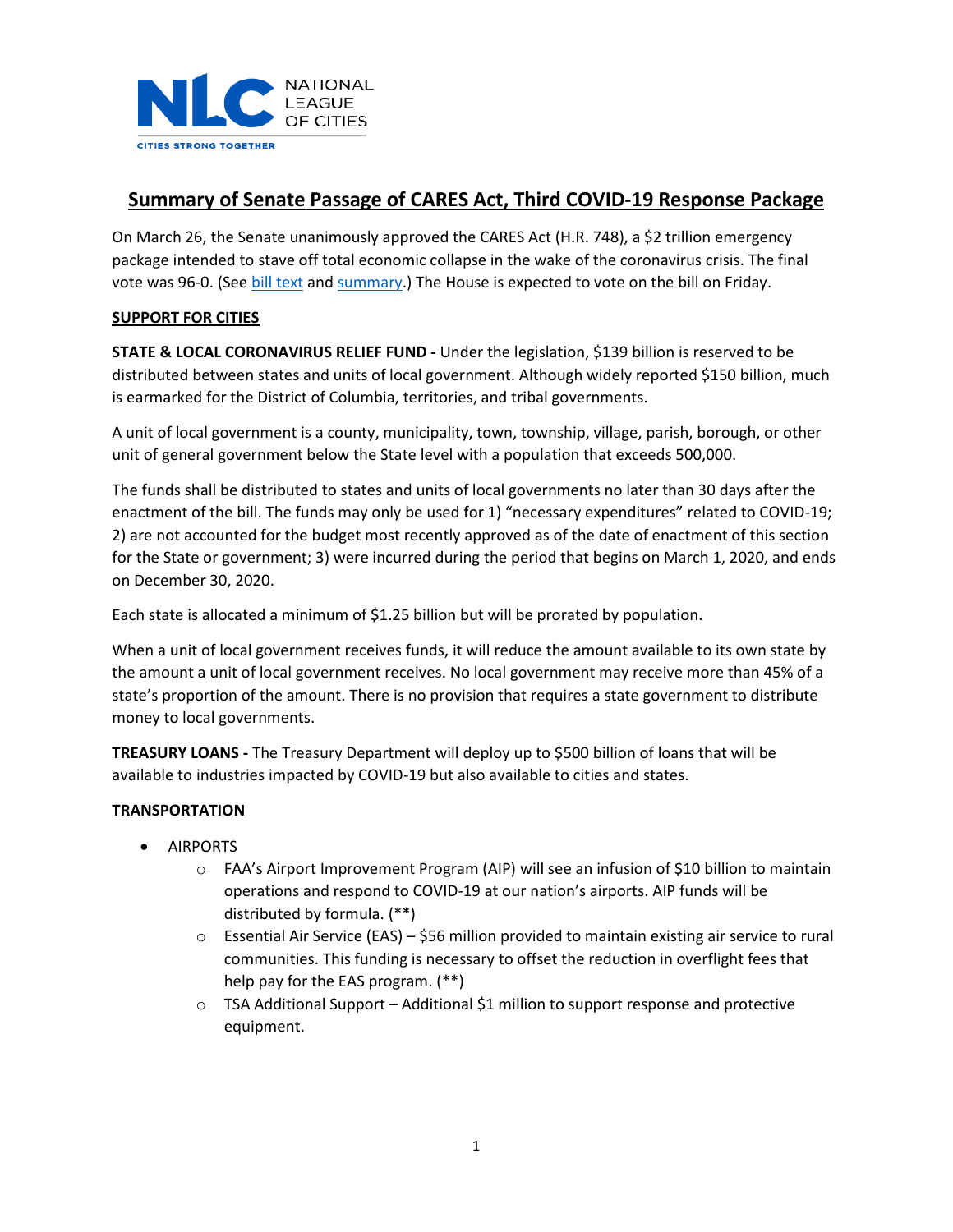- TRANSIT
	- o Federal Transit Administration (FTA) Transit Infrastructure Grants \$25 billion for transit providers, which are primarily led by local governments across the country, for operating and capital expenses. Funding will be distributed proportionally using existing FTA formulas - 5307 Urbanized Area Formula, 5311 Rural Formula, 5337 State of Good Repair Formula and 5340 Growing and High-Density States Formula. FTA is required to release these funds within 7 days of enactment. (\*)
- RAIL
	- o Amtrak Provides \$492 million in grants for the Northeast Corridor and \$526 million in grants for the broader national network to cover revenue losses related to coronavirus. In addition, funding is provided to help states pay for their share of the cost of state supported routes.

# **CONNECTIVITY**

- U.S. Department of Agriculture Provides an additional \$25 million for the existing Distance Learning, Telemedicine, and Broadband Program, plus \$100 million to extend the ReConnect competitive rural broadband grant/loan program through 2021.
- Department of Veterans Affairs Allows flexibility for VA to contract for short-term broadband services to high-risk and rural veterans for them to access video mental health services.
- Federal Communications Commission Provides \$200 million to the FCC for telehealth pilot program funding.

# **RURAL DEVELOPMENT**

• Rural Development Programs: \$20.5 million for the cost of loans for rural business development programs (\*\*)

# **NUTRITION AND FINANCIAL ASSISTANCE**

- Supplemental Nutrition Assistance Program (SNAP): \$15.5 billion additional SNAP benefits to provide additional access to food for those who need support.
- Child Nutrition Programs: \$8.8 billion to ensure food access for children outside of school.
- Temporary Assistance for Needy Families Program and Related Programs extension through 2021 to Nov. 30, 2020.
- Low Income Home Energy Assistance Program: \$900 million to help lower income households heat and cool their homes.

# **HEALTH AND HUMAN SERVICES**

- Community Services Block Grant: \$1 billion to support projects such as addressing employment, education, better use of available income, housing, nutrition, emergency services and/or health.
- Centers for Disease Control and Prevention: \$4.3 billion to support the coronavirus response, including \$1.5 billion to support states and local areas, tribes and territories for equipment, testing, mitigation and preparedness. (\*)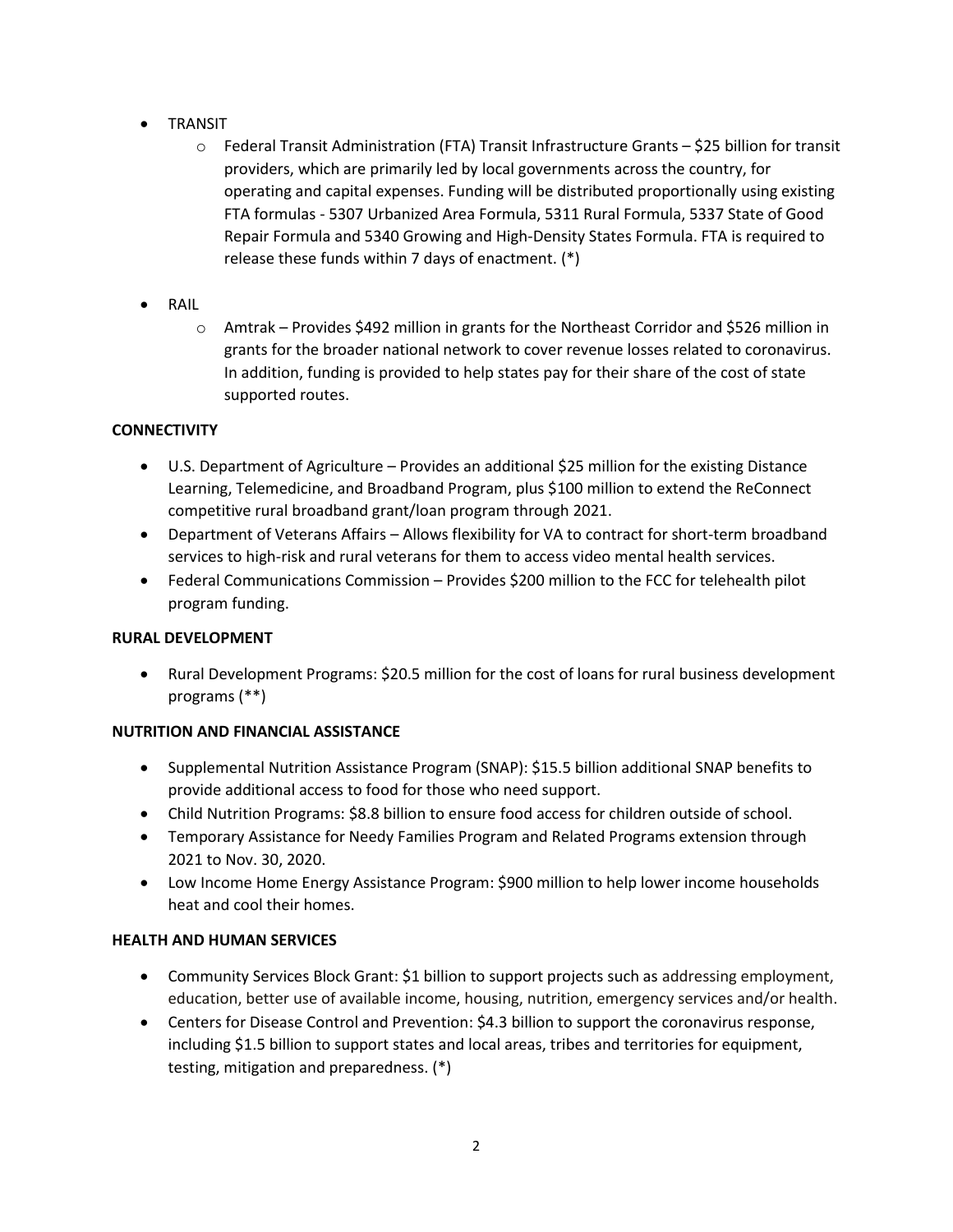• Clean extension of the Health Profession Opportunity Grant program until November 30, 2020. This program provides skills training and support for those in the health care sector. NLC supports making this program permanent.

# **EDUCATION AND EARLY CHILDHOOD**

- Education Stabilization Fund: \$30.75 billion for costs incurred by schools including those for planning for long-term closure, additional technology to enable distance learning as well as funds to be directed towards districts impacted the most. (\*\*)
- Head Start: \$750 million to Head Start programs to meet the needs of children and families, as well as allowing for expansion of summer programs.
- Child Care Development Block Grant: \$3.5 billion for child care subsidies for low-income families with children under age 13, as well as flexibility to pair state and federal funds to improve the quality of child care available to families within existing state and local systems.

# **LABOR**

• Workforce training and supportive services: \$360 million to invest in programs that provide training and supportive services for dislocated workers, seniors, migrant farmworkers, and homeless veterans. This also includes funding for DOL agencies to ensure new Paid Leave and UI benefits are implemented swiftly and effectively.

### **ENVIRONMENT**

• Superfund program: \$770,000 to prevent, prepare for, and respond to coronavirus, domestically or internationally for necessary expenses for cleaning and disinfecting equipment or facilities of, or for use by, the U.S. Environmental Protection Agency

#### **COMMERCE**

- EDA Economic Adjustment Assistance Program (EAA): \$1.5 billion to assist state and local entities with a wide range of technical, planning, and public works and infrastructure assistance in regions experiencing adverse economic changes that may occur suddenly or over time. (\*\*)
- Manufacturing Extension Partnership: \$50 million to assist manufacturers to prevent, prepare for, and respond to coronavirus.

### **SMALL BUSINESS ADMINISTRATION**

• Economic Injury Disaster Loans: \$562 million to assist small businesses impacted by COVID-19 response measures. The bill makes several loan eligibility adjustments to permit more businesses to qualify.

# **HOUSING AND COMMUNITY DEVELOPMENT**

• Community Development Block Grants: \$5 billion. Of that amount, \$2 billion direct allocation to states and local governments through the regular program formula; \$1 billion to states; and the remaining \$2 billion will be allocated by HUD to state and local governments based on need. The measure also suspends the 15% services cap so that grantees may spend additional funds on assistance to low-income households. (\*\*)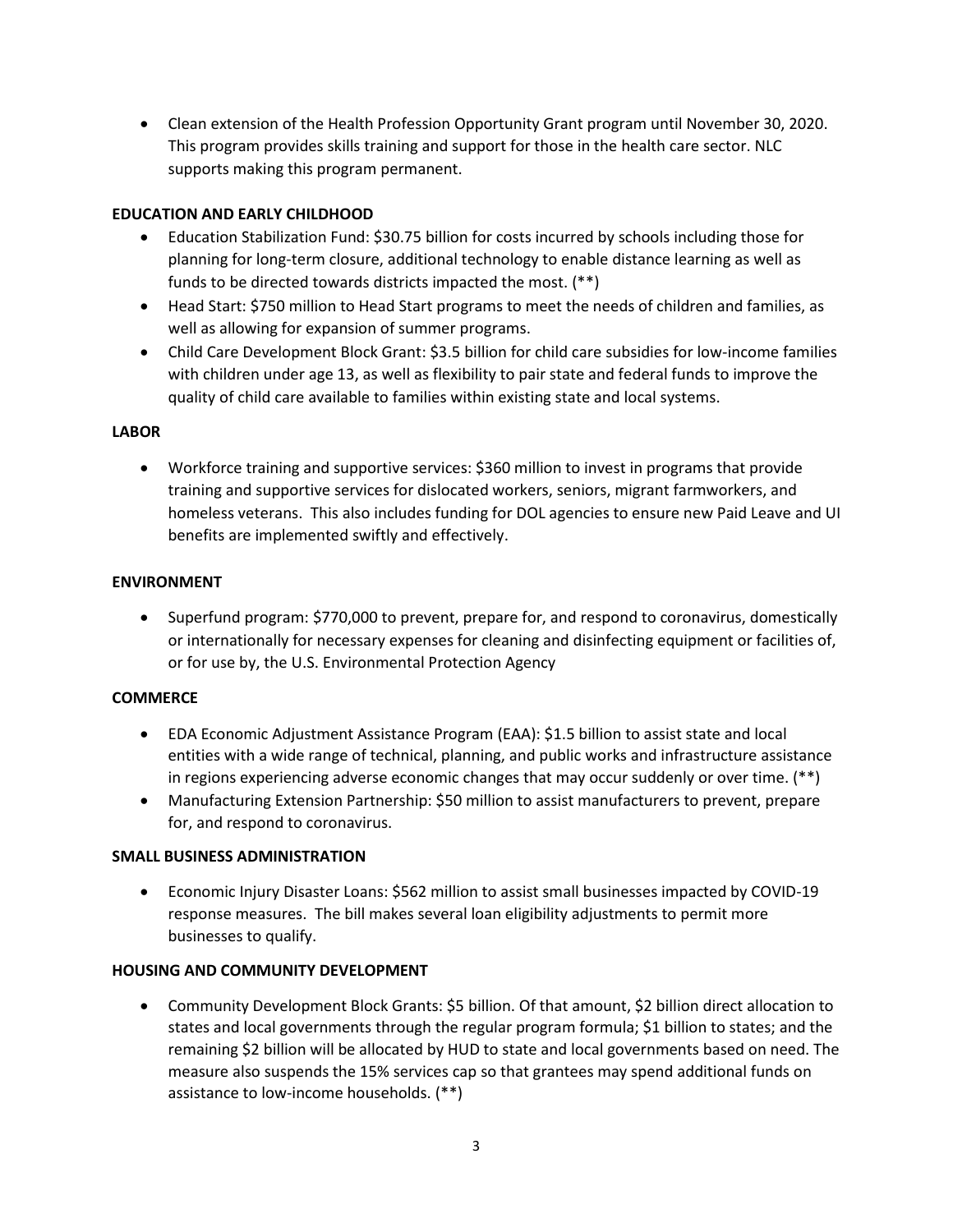- Homeless Assistance Grants: \$4 billion. Of that amount, \$2 billion allocation by formula to current grantees; and \$2 billion allocation by HUD to state and local governments based on need. (\*\*)
- Tenant-Based Rental Assistance: \$1.25 billion for rental assistance to low-income individuals.
- Project-Based Rental Assistance: \$1 billion for assistance to owners or sponsors of properties receiving federal subsidies to house low-income individuals.
- Public Housing Operating Fund: \$685 million to provide housing stability for public housing residents with reduced income as a result of COVID-19. (Funding goes directly to Public Housing Agencies rather than municipal governments)
- Housing for the Elderly: \$50 million
- Housing for Persons with Disabilities: \$15 million

# **LAW ENFORCEMENT, PUBLIC SAFETY & CRIMINAL JUSTICE**

- Resources for Federal, State and Local Law Enforcement: \$850 million for the Byrne-Justice Assistance Grant Program (Byrne-JAG). The funding can be used to purchase personal protective equipment and other needs to help law enforcement with responding to the COVID-19 pandemic. The awards will not be subject to restrictions or special conditions imposed on awards under FY 2018 Byrne-JAG grants, that forbid interference with Federal law enforcement. (\*)
- Federal Bureau of Prisons: \$100 million.
- Federal Law Enforcement: \$55 million for the Federal Bureau of Investigation, Drug Enforcement Administration, U.S. Marshals Service, and U.S. Attorneys.
- Federal Judiciary: \$7.5 million for three accounts in the Judicial Branch including the Supreme Court and U.S. District Courts.
- Family Violence Prevention Services: \$45 million to support families during this uncertain time, and to prevent and respond to family and domestic violence, including offering shelter and supportive services to those who need it. (\*\*)
- Support for Legal Services: \$50 million is provided for the Legal Services Corporation (LSC) to meet civil legal aid needs for low-income Americans. This funding can help LSC clients facing job losses, eviction, domestic violence and consumer scams resulting from the coronavirus crisis. (\*\*)

# **PERSONAL PROTECTIVE EQUIPMENT**

- Defense Production Act: \$1 billion to allow the Department of Defense to invest in manufacturing capabilities that are key to increasing the production rate of personal protective equipment and medical equipment to meet the demand of healthcare workers across the nation.
- Assistance to Firefighter Grants: \$100 million for personal protective equipment for first responders. (\*)
- Personal Protective Equipment: \$178 million for the Department of Homeland Security to ensure front line federal employees have personal protective equipment.